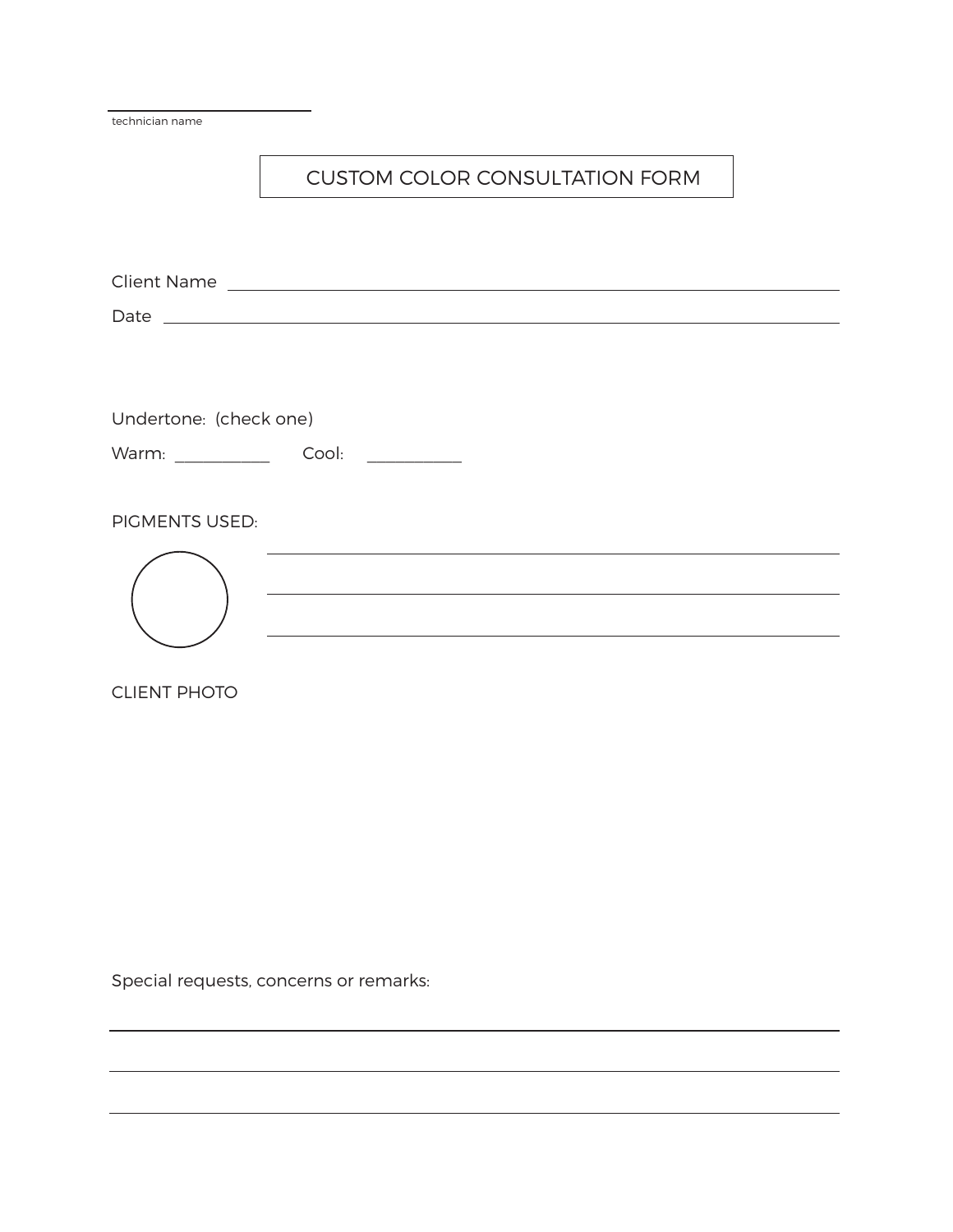STATEMENT OF CONSENT AND RECITALS: Please read and initial all lines

\_\_\_Aftercare instructions have been explained to me and a written copy will be given to me to retain in my possession, which I will follow to the best of my ability. If I have questions I will call or email you.

\_\_\_I understand that a certain amount of discomfort is associated with this procedure and that swelling, redness and bruising may occur.

\_\_\_I understand that Retin A, Renova, Alpha Hydroxy and Glycolic Acids must not be used on the treated areas. They will alter the color.

\_\_\_I understand that sun, tanning beds, pools, some skin care products and medications can affect my permanent makeup.

\_\_\_I will tell all skin care professionals or medical personnel about my permanent makeup procedures, especially if I'm scheduled for an MRI.

\_\_\_I accept the responsibility for my explanation to you my desire for specific colors, shape and position for any procedure done today.

\_\_\_I understand that implanted pigment color can slightly change or fade over time due to circumstances beyond your control and I may need to maintain the color with future applications and a touch up session within 3 months.

\_\_\_I acknowledge that the proposed procedure(s) involve risks inherent in the procedure and have possibilities of complications during and/or following the procedures such as: infection, misplaced pigment, poor color retention and hyper-pigmentation.

\_\_\_I have been quoted the cost of today's appointment, which includes one (1) touchup within a three month period. There will be no refunds for this/these elective procedure(s).

I certify that I have read or have had read to me the contents of this form. I understand the risks and alternatives involved in this procedure(s) and I have had the opportunity to ask questions and all of my questions have been answered. I acknowledge that I have reviewed and approved the material given to me and I authorize my Ruby Salon & Boutique technician to perform on my body the Ruby Salon and Boutique Microblading procedure desired today.

Signed \_\_\_\_\_\_\_\_\_\_\_

Date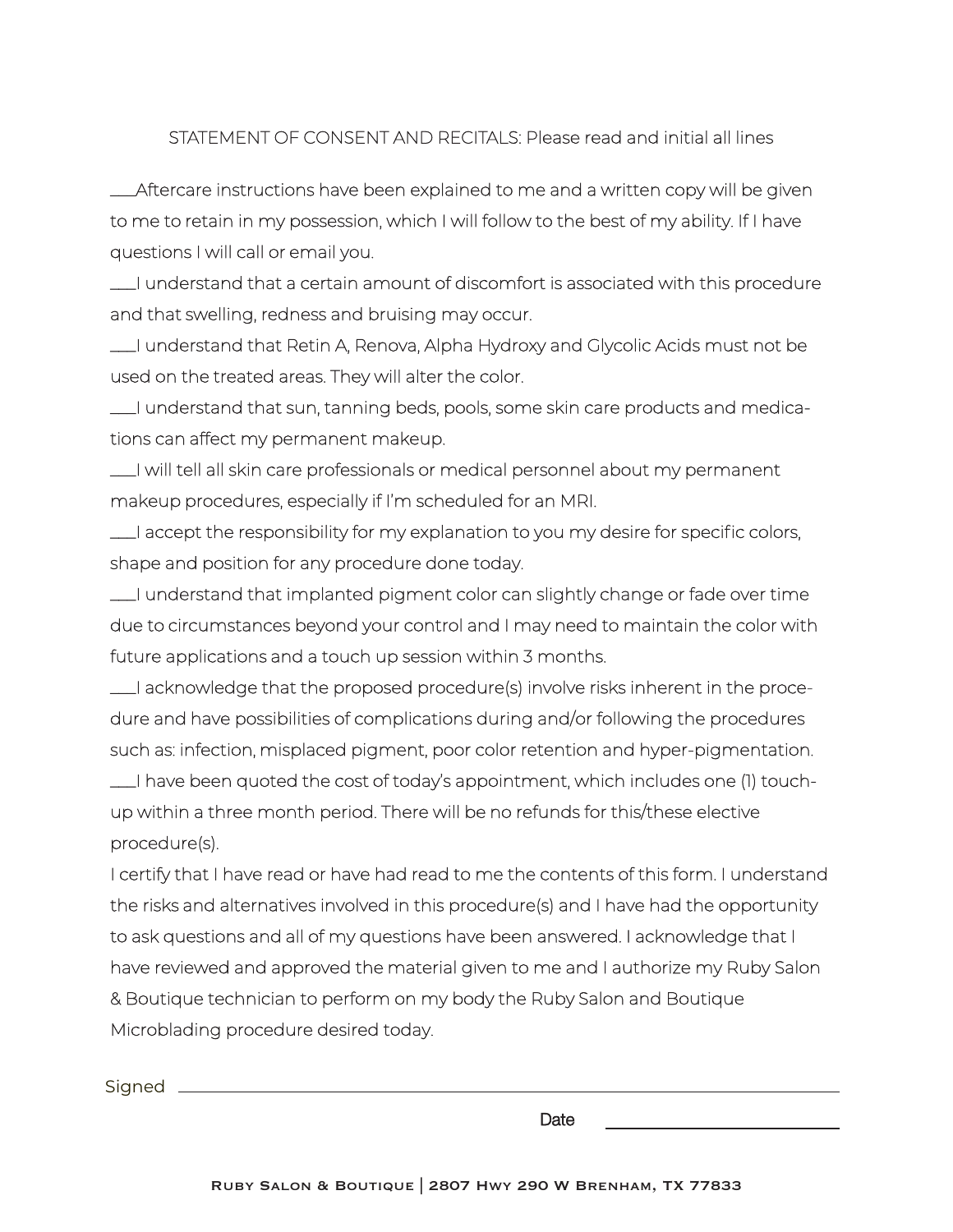## CONSENT AND RELEASE AGREEMENT

This form is designed to give information needed to make an informed choice of whether or not to undergo a Ruby Salon and Boutique Microblading Semipermanent make up application. If you have questions, please don't hesitate to ask. Although Ruby Salon & Boutique Microblading is affective in most cases, no guarantee can be made that a specific client will benefit from the procedure.

This is the process of inserting pigment into the dermal layer of the skin and is a form of tattooing.

All instruments that enter the skin or come in contact with body fluids are disposable and disposed of after use. Cross contamination guidelines are strictly adhered to.

Generally, the results are excellent. However, a perfect result is not a realistic expectation. It is usual to expect a touch-up after the healing is completed. Initially the color will appear much more vibrant or darker compared to the end result. Usually within 5-7 days the color will fade 40-50%, soften and look more natural. The pigment is semi-permanent and will fade over time and will likely need to be touched-up within 6 months to 18 months. Please note that color may fade faster on oily skin. Please refer to Ruby Salon and Boutique Policy sheet.

### PHOTOGRAPHY RELEASE CONSENT

We would like your permission to use these photos for advertising. For example, in portfolios, online and in print ads, etc. Your consent is necessary regarding this. Please circle and indicate with your signature if you would like your photos used or not used in advertising.

| YES, feel free to use them                                                                                                     | NO, please do not use them |
|--------------------------------------------------------------------------------------------------------------------------------|----------------------------|
|                                                                                                                                | Date <u>_____________</u>  |
|                                                                                                                                |                            |
| Phone:<br><u> 1980 - Jan Samuel Barbara, martin da shekara 1980 - An tsa a shekara 1980 - An tsa a shekara 1980 - An tsa a</u> |                            |
| Special requests, concerns or remarks for technician:                                                                          |                            |

 $\_$  , and the contribution of the contribution of the contribution of the contribution of  $\mathcal{L}_\text{max}$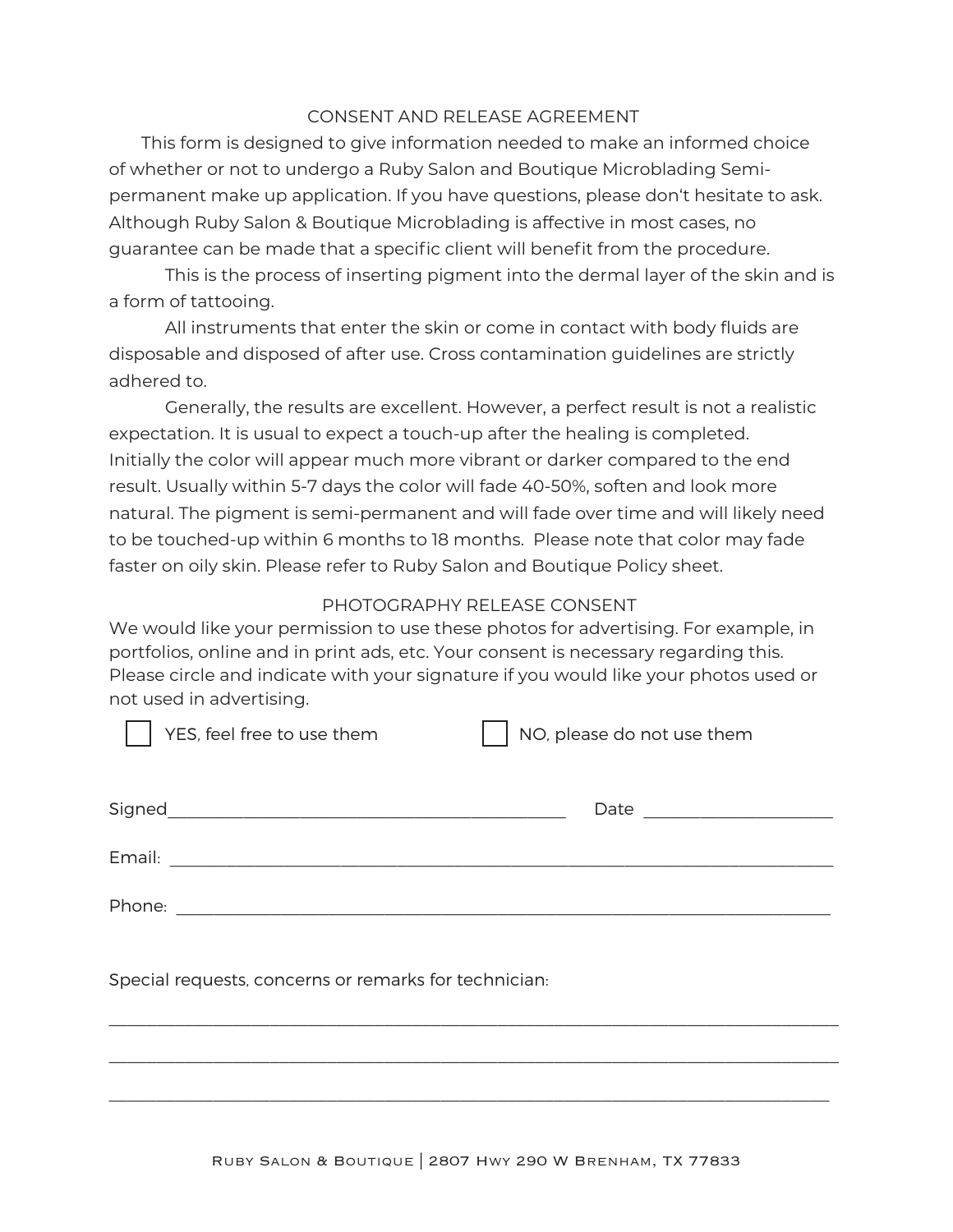#### CLIENT MEDICAL HISTORY FORM

|                           | Birth Date __________________ |
|---------------------------|-------------------------------|
|                           |                               |
|                           |                               |
|                           |                               |
| Emergency contact person: | Phone#                        |

*Do you presently have or previously had any of the following: (Circle yes or no)* 

| Yes | <b>No</b> | <b>History of MRSA</b>                                                             |
|-----|-----------|------------------------------------------------------------------------------------|
| Yes | <b>No</b> | <b>Botox</b>                                                                       |
| Yes | <b>No</b> | <b>Diabetes</b>                                                                    |
| Yes | No        | Lip fillers/ Restylane/ Juvederm                                                   |
| Yes | No        | Cold Sores/Fever Blisters ever?                                                    |
| Yes | <b>No</b> | Blepharoplasty (Eyelid surgery)                                                    |
| Yes | <b>No</b> | Hepatitis (A,B,C,D)                                                                |
| Yes | <b>No</b> | Forehead/Brow lift                                                                 |
| Yes | No        | Easy bleeding                                                                      |
| Yes | No        | Face lift                                                                          |
| Yes | <b>No</b> | Alcoholism                                                                         |
| Yes | <b>No</b> | Eye surgery/injury/Corneal abrasion                                                |
| Yes | <b>No</b> | <b>Abnormal Heart Condition</b>                                                    |
| Yes | No        | Contact Lenses now                                                                 |
| Yes | No        | Take meds before Dental work                                                       |
| Yes | No        | Chemical Peel (last treatment                                                      |
| Yes | <b>No</b> | Pregnant now/Breast feeding now                                                    |
| Yes | <b>No</b> | Brow or Lash tinting                                                               |
| Yes | No        | Autoimmune Disorder                                                                |
| Yes | No        | Oily Skin                                                                          |
| Yes | <b>No</b> | Cancer year                                                                        |
| Yes | <b>No</b> | Accutane or acne treatment                                                         |
| Yes | No        | Chemotherapy/Radiation                                                             |
| Yes | No        | Tan by booth or sun                                                                |
| Yes | No        | Tumors/ Growths/ Cysts                                                             |
| Yes | <b>No</b> | Difficulty numbing with dental work                                                |
| Yes | <b>No</b> | Taking blood thinners such as: Aspirin, Ibuprofen, alcohol, Coumadin, etc.         |
| Yes | <b>No</b> | Allergic reaction to any medications such as Lidocaine, Tetracaine, Epinephrine,   |
|     |           | Dermacaine, Benzyl alcohol, Carbopol, Lecithin, Propylene glycol,                  |
|     |           | Vitamin E Acetate, etc.                                                            |
|     |           | List                                                                               |
| Yes | <b>No</b> | Allergies to metals, food, etc.                                                    |
| Yes | <b>No</b> | Any diseases or disorders not listed: ______                                       |
| Yes | <b>No</b> | Do you use skin care products containing Retin-A, glycolic acid or alpha hydroxyl? |

*Please list medication or vitamins you're presently taking*

I agree that all the above information is true and accurate to the best of my knowledge.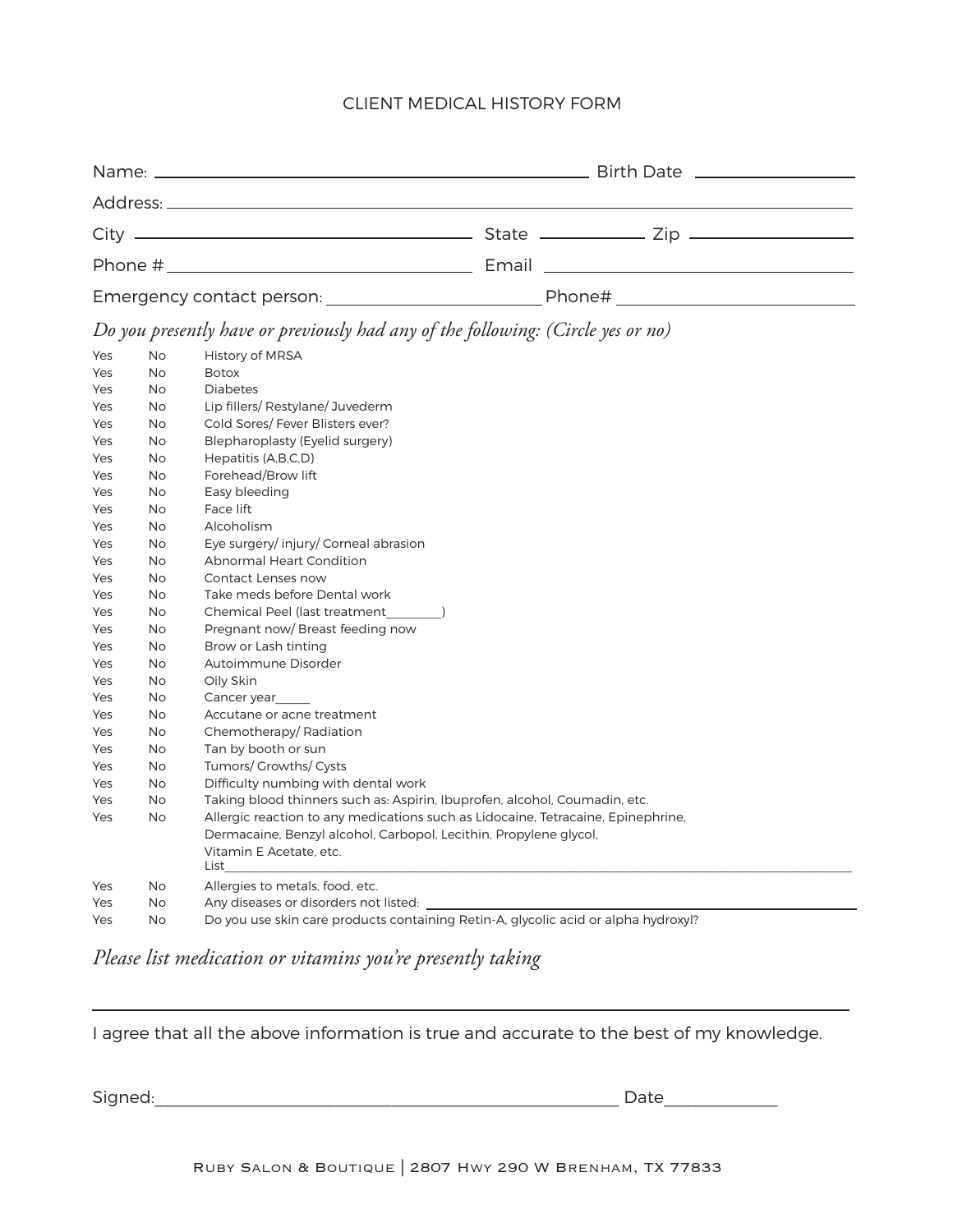**• PAIN:** There can be pain even after the topical anesthetic has been used. Anesthetics work better on some people than others.

**• INFECTION:** Infection is very unusual. The areas treated must be kept clean and only freshly cleaned hands should touch the areas. See "After Care" sheet for instructions on care.

**• UNEVEN PIGMENTATION:** This can result from poor healing, infection, bleeding or many other causes. Your follow up appointment will likely correct any uneven appearance.

• **ASYMMETRY:** Every effort will be made to avoid asymmetry but our faces are not symmetrical so adjustments may be needed during the follow up session to correct any unevenness.

**• EXCESSIVE SWELLING OR BRUISING:** Some people bruise and swell more than others. Ice packs may help and the bruising and swelling typically disappears with 1-5 days. Some people don't bruise or swell at all.

**• ANESTHESIA:** Topical anesthetics are used to numb the area to be tattooed. Lidocaine, Prilocaine, Benzocaine, Tetracaine and Epinephrine in a cream or gel form are typically used. If you are allergic to any of these please inform me now.

**• MRI:** Because pigments used in permanent cosmetic procedures contain inert oxides, a low level magnet may be required if you need to be scanned by an MRI machine. You must inform your technician of any tattoos or permanent cosmetics.

**• ALLERGIC REACTION:** There is a small possibility of an allergic reaction. You may take a 5-7 day patch test to determine this. Please initial to: Waive cor Take and in the state of  $\sim$ 

The alternative to these possibilities is to use cosmetics and not undergo the 3D Eyebrow Microblading procedure.

Consent and release for procedures performed:

Signed **Example 20** and the set of the set of the set of the set of the set of the set of the set of the set of the set of the set of the set of the set of the set of the set of the set of the set of the set of the set of